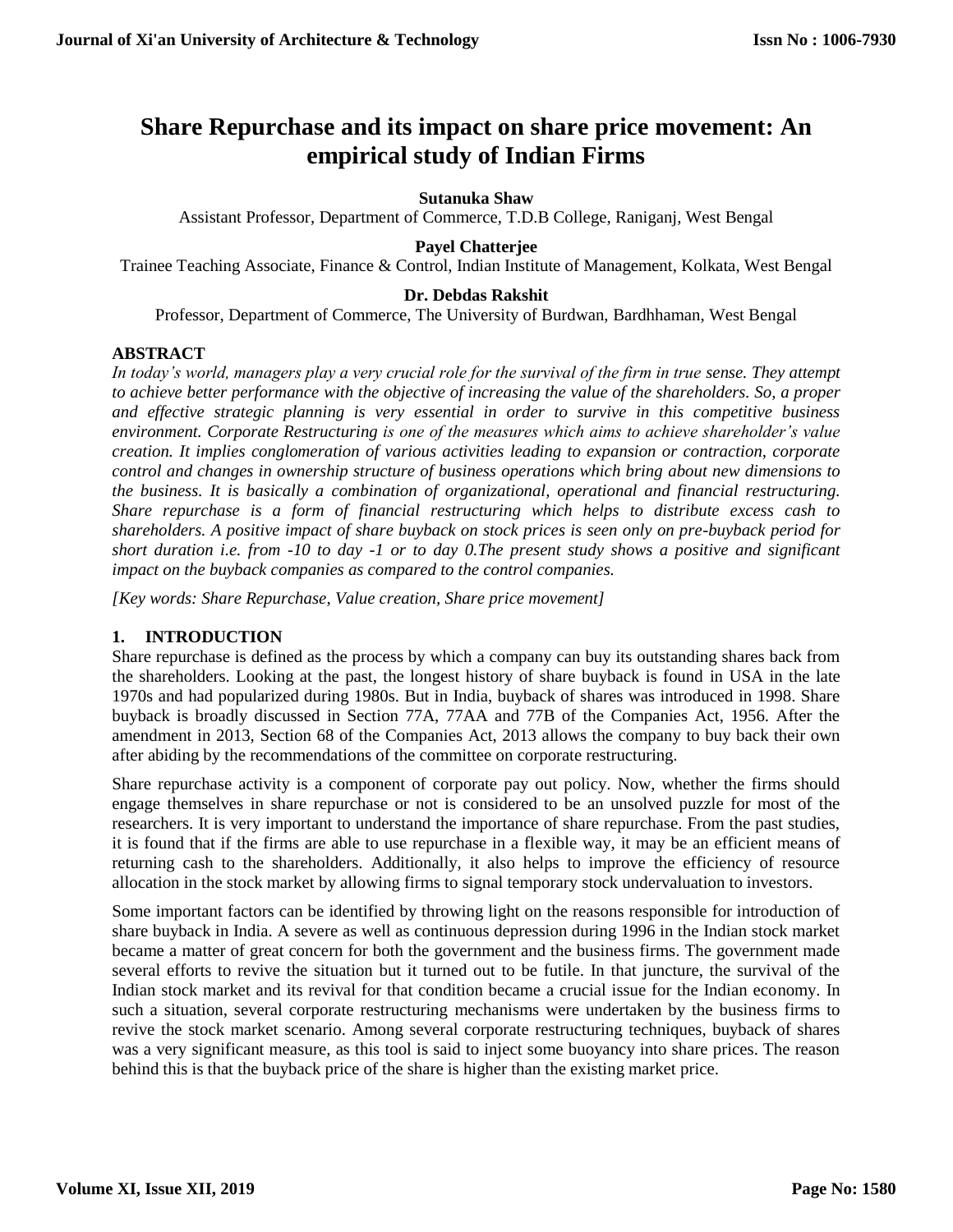Government of India found this to be a very effective measure so it decided to implement the same through an Ordinance. The Ordinance passed on 31<sup>st</sup> October, 1998 and resultantly three sections 77A, 77AA and 77B were added to the existing Companies Act, 1956. This mechanism created a very strong atmosphere during that time and as a result many companies took legal authorization of share repurchase from their shareholders. Share buyback is also used as an important tool for stabilizing the stock market when it suffers from a crisis. There are practical events which support this argument. The Securities Exchange Commission (SEC) of the US relaxed several restrictions on share repurchase in 1987 when the US stock market crashed. During June 1997, the Malaysian Stock market also faced similar crisis and India is also not an exception. In India, a severe stock market crisis threatened the economy in 1992 and as a remedial measure, share repurchase; a financial restructuring tool was introduced in 1998.

#### **2. REVIEW OF LITERATURE**

Lin et al. (2008) analyzed a set of firms in 2001 in USA on the basis of the factors leading to the delisting risk of the firms under study which resulted in the positive constant relationship between the delisting of the firms and restructuring. This study revealed that the firms with high debt ratio and its inability to reduce costs are the reasons for delisting. Meyer (2008) focused on the causes of failure of the merger and acquisition performance. He studied six cases of mergers during the period of 1996-2006 and derived the conclusion. The decrease in the value of shareholders is mainly due to multiple and horizontal mergers. Vermaelen (1981), Stephens and Weisbach (1998) and Jensen (1986) revealed that there lies a positive relationship between stock repurchase and cash flow. Vermaelen (1984) studied 131 buyback tender offers and came to the conclusion that 13 percent of positive returns received by shareholders was permanent. He further said that the quantity of premium offered to shareholders was positively associated with the percentage of outstanding shares bought back and fraction of shares owned by managers which is an example of a signaling explanation.Klein and Rosenfeld (1988)studied the share price movement of 77 US firms which showed that the announcement of a targeted buyback depicted a negative impact on price but over a period of time, non-participating shareholders received positive share return of more than 12 percent. Comment and Jarrell (1991) studied that abnormal returns turned out to be the highest for tender offer buyback and lowest for Open market buybacks.Lamba and Ramsay (1999) conducted a study on the shares buyback by Australian companies andobserved that the abnormal returns earned by resource sector companies announcing share buyback are generally higher than the abnormal returns earned by companies in the Industrial and financial services sectors. *Dielman, Nantell, and Wright (1980)* aimed to examine the price effect with 174 share repurchase announcements of 139 firms through Random Coefficient Regression (RCR) method. Open market repurchase exhibit insignificant effect while tender offer repurchase on average showed significant increase in return in the month of announcement and a significant decrease in beta without any uniform effect. *Masulis (1980)* found 17 % association in twoday return of the tender offer announcement. *Klein and Rosenfeld (1988)* examined whether management acts in the best interest of the non-participating shareholders. Negative impact on price is evident but the non-participating shareholders are recorded with 12 percent positive return over the time period. *Comment and Jarrell (1991)* concluded that the companies facing significant decline in their share price tend to undertake the strategy of share repurchase. *Cudd, Duggal, and Sarkar (1996)* found positive and permanent relationship between repurchase premium and control motive for repurchase. *Babenko, Tserlukevich, and Vedrashko (2012)* investigated the credibility of the undervaluation signal. The study revealed that market only partially incorporate the signals contained in the share repurchase at the time of announcement. Hence, price continues to adjust over time. Chowdhury& Nanda (1994) found that though the management's motive behind share repurchase is to restrict free cash flow and not to signal under valuation, the undervalued firms are prone to making share repurchase as a choice over dividend. Thus, free cash flow hypothesis is consistent with portraying a negative relationship between share repurchase and prior stock price changes.Krishna Murthy (1999) revealed that share repurchase is a financial engineering technique accompanied by proper flow of earnings and would further lead to higher Earning Per Share and unaltered P/E ratio. He also observed that the buyback price must be higher than the existing market price which has to be sustained by the earnings even after buyback offer.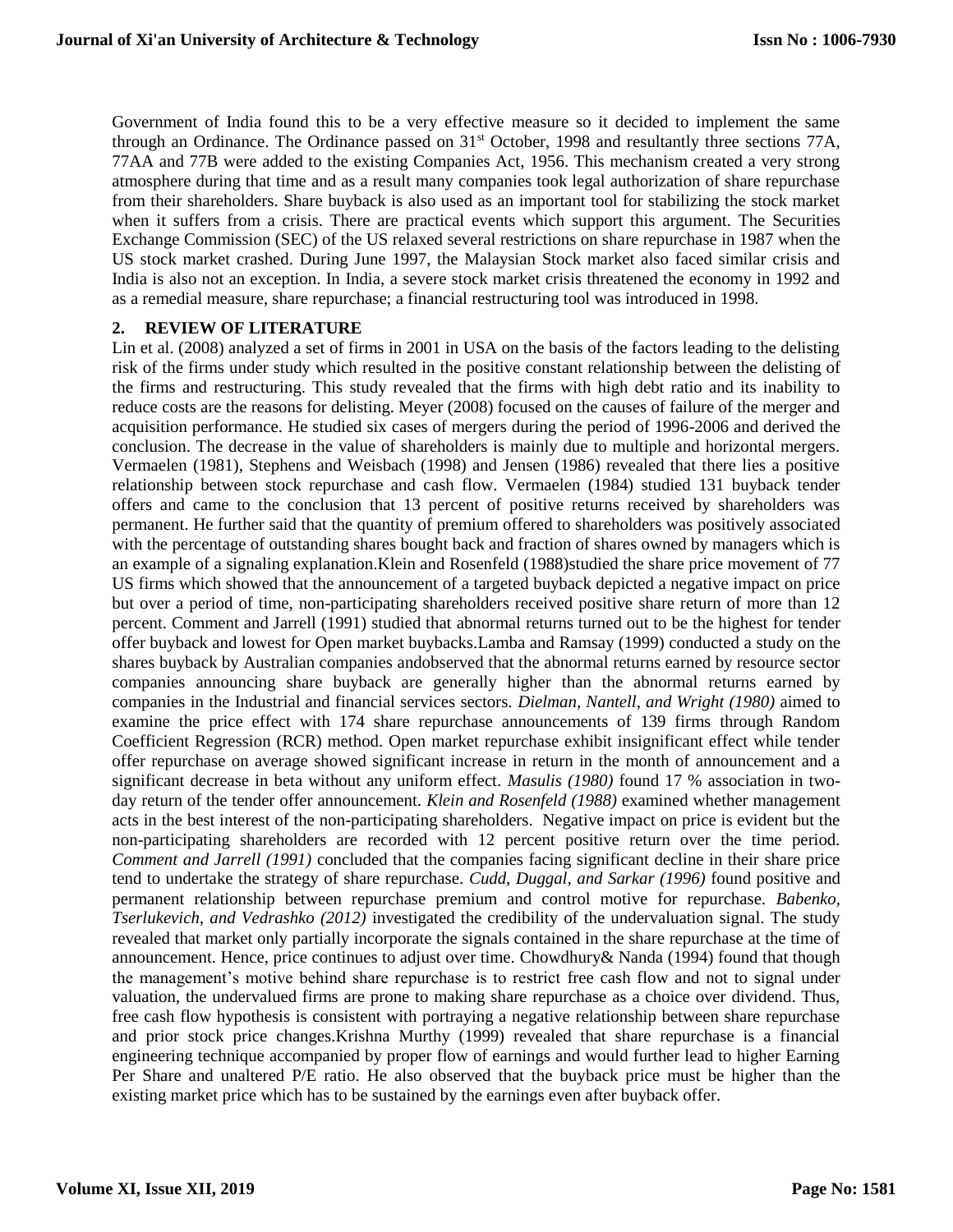## **3. OBJECTIVES OF THE STUDY**

The objectives of the current study are as follows:

- To analyse the impact of share buyback on the share prices of the sample companies during prebuyback and post-buyback period in comparison with the control companies.
- To examine whether the Indian stock market is efficient in its semi-strong form in the sense that publicly available buy back information cannot generate super normal profit to any market player.
- To determine whether buyback of shares by a company has perceptible contribution to its overall value creation (compared to its matching control firm) by means of analyzing some modern tools, like, Economic Value Added (EVA), Market Value Added (MVA) and Shareholders' Value Added (SVA).

## **4. DATA BASE AND METHODOLOGY OF THE STUDY:**

For the purpose of our study we have used comprising of two sets: i) data base for Buyback Company and data base for Control Company. The time period used for the study is from 31<sup>st</sup> October, 1998 to 31st March, 2014.Capitaline 2000 database has been used. In this study, 176 buyback companies and 176 control companies have been taken.

### **4.1. Economic Value Added (EVA)**

EVA, a Stern Stewart & Co.'s trademark is a specific method of calculating economic profit. It mainly states thatjust earning profit is not enough for a business, it should rather earn sufficient profit to cover its cost of capital and create surplus to grow. Expressing simply as profit earned over and above the cost of capital is Economic Value Added.

The basic proposition is that the return on capital employed should be greater than Cost of Capital (i.e.  $ROCE > Ko.$ ).

Capital Employed highlights long term capital and cost of capital represents weighted average cost of capital that includes opportunity cost of equity rather than dividend servicing cost.Actually any surplus generated from operating activities over and above the cost of capital is termed as EVA.It is corporate surplus that should be shared by the stakeholders. This surplus should be derived by deducting cost of capital from profit before interest but after tax.

 $EVA_t = NOPATH_t - WACC * Capital Emploved.$ 

Where,

 $NOPAT_t = Net Operating Profit before interest and after tax during period t.$ 

WACC = Weighted Average Cost of Capital.

Capital Employed = Net Block + Trading Investment + Net Current Assets at the end of period t.

### **4.2. MARKET VALUE ADDED (MVA)**

According to Stewart (1991), the market value added (MVA) may be defined as the excess of market value of firm's capital (both equity as well as debt) over its book value. In other words, it is the spread between company's market capitalization and book value of capital. When market value of capital is greater than its book value, MVA becomes positive which indicates creation of wealth for the shareholders. As per Stewart, MVA should be calculated as:

 $MVA = Market Capitalization - Equity$ 

Where, Equity = Equity share capital + Reserve & Surplus – Miscellaneous expenses – P&L (dr.) balance.

Here in this notation, MVA denotes only unrealized capital gains. But from in-depth thinking, the above measurement of MVA seems to be imperfect. The excess of market capitalization over book value of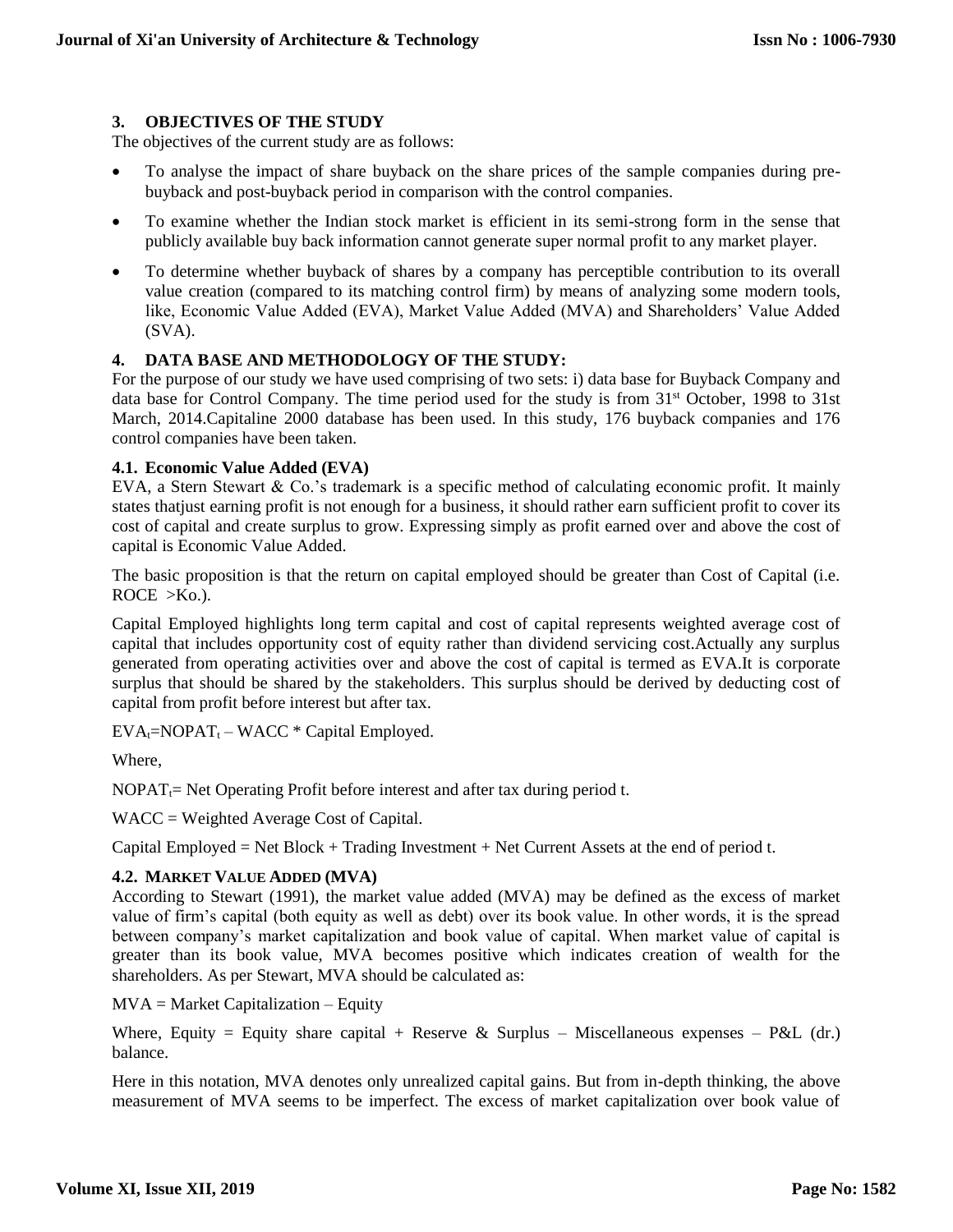capital cannot represent the market value addition in true sense. MVA should be defined as the difference between firm's closing market capitalization and opening market capitalization. Therefore, MVA should be calculated as:

 $MVA_t = MC_t - MC_{(t-1)}$ 

Where  $MC_t = Market Capitalization at period t$ 

 $MC_{(t-1)} = Market Capitalization at period (t-1).$ 

This definition can be applied for computing MVA subject to the fulfillment of the condition that the number of outstanding shares of a company between period t and (t-1) remains same. If the number of outstanding shares changes due to a variety of reasons like, issue of bonus shares, right issue, buyback of shares, conversion of preference shares into equity shares, stock split etc. between two different points of time, determination of MVA by means of direct comparison of market capitalization at two different time periods will lead to erroneous calculation. After considering all these aspects, MVA should be derived by using the following formula**:**

*Closing market price of equity shares at time 't' multiplied by the number of outstanding shares on that time minus closing market price of equity shares at time (t-1) multiplied by number of outstanding shares at time 't'*. In the present context, it should be mentioned that while, calculating MVA as per the proposed method, necessary adjustments have been made in respect of bonus issue, right issue, stock split, conversion of preference shares into equity shares etc. Moreover, in order to operationalize this proposed definition of MVA effectively, elimination of short-term volatilities in share prices is an important prerequisite which will be properly taken into account in the present research study.

### **4.3. SHAREHOLDERS' VALUE ADDED (SVA)**

Shareholders' Value Added (SVA) is considered to be an important measure for value creation from shareholders' point of view. SVA actually represents the total value added to the shareholders, both realized as well as unrealized. For computing SVA, two approaches are there:

- 1. Market value approach and
- 2. Economic value approach.

As per the first approach (i.e., market value approach), SVA is given by Market Value Added (MVA) and other realized value such as payment of dividend, benefit arising from right issue and bonus issue etc. On the other side, under economic value approach, SVA is measured by means of considering economic value of business minus value of debt and preference capital. Under this approach, SVA can be computed by means of capitalization of EVA which represents the addition of real value rather than the actual value added.

It is quite normal that dividend cannot be regarded as the sole compensator of the opportunity cost of equity capital. Thus emphasis should be given on total value creation. Shareholders generally expect competitive return on their holdings through dividend and value appreciation. Hence, under the first approach SVA may be computed as:

Shareholders Value Added = Closing market capitalization – opening market capitalization  $+$  Amount of dividend payment – Increase in equity capital + Decrease in equity capital.

For computing SVA, increase in equity capital should be deducted. This is so, because increase in equity is included in closing market capitalization but not incorporated in the opening market capitalization. Based on the same principle, reduction in equity capital should be added. In an alternative mode, change in market capitalization should be computed with reference to equity shares at the year end. In that case, SVA can be computed as: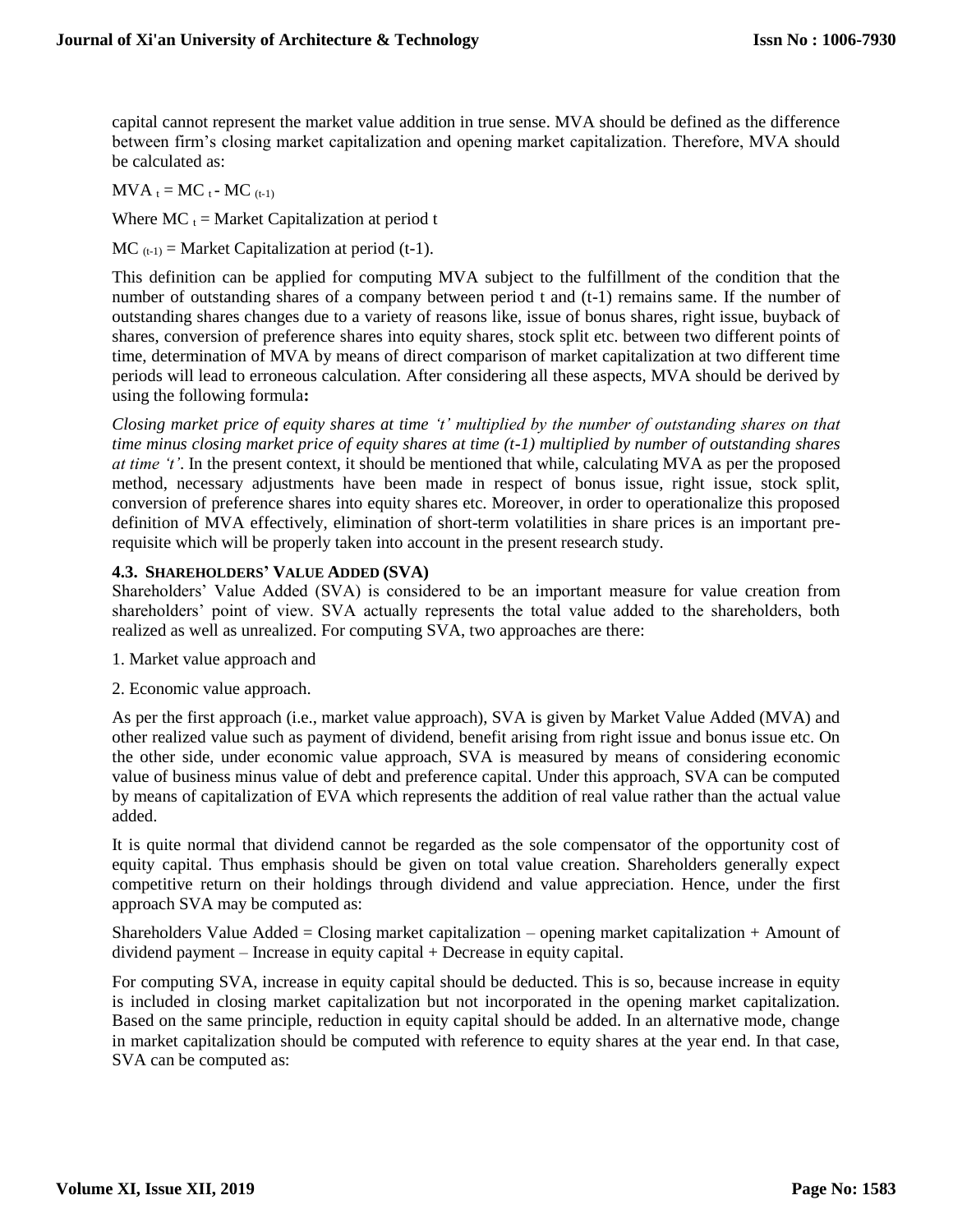Shareholders Value Added = Number of equity shares at the year end  $\times$  [Closing market price – opening market price] + Dividend

That means, in any period 't' SVA can be measured as follows:

 $SVA = MVA_{t} + EDiv_{t}$ 

Where  $MVA_t$  denotes market value added at time't' and  $EDiv_t$  indicates equity dividend at time't'.

We shall consider both these approaches for measuring SVA in our study.

#### **4.4. Residual Analysis**

The market model assess the influence of company specific information on the stock prices and helps to distinguish price changes that are due to a security's co-movement with the overall market and changes that are caused by the new information about a company or an industry.

we shall compute the daily abnormal returns for security 'i' from 20 days before to 20 days after the announcement ( $t=-20$  to  $+20$ ) of the event (in our case share buy-back) by using the equation

$$
AR_{i,t} = R_{i,t} - (\alpha_i + \beta_i R_{m,t})
$$

where  $R_{i,t}$  is the raw return on security 'i' for day 't', while  $E(R_{i,t})$  is the expected return on security 'i' during 't' which will be estimated using market model of daily,  $\tilde{R}_{it} = \alpha_i + \beta_i R_{mt} + \hat{e}_{it}$ 

Finally we shall compute the Average Abnormal Return for each relative day as  $\overline{AR_t} = 1/N\Sigma AR_{i,t}$  (N is the number of securities with abnormal return during day 't') and daily cumulative average abnormal returns (CAR) by using the average abnormal returns over event time i.e., as

$$
\mathit{CAR} = \sum \overline{\mathit{AR}_t}
$$

Then we shall test the significance of the average abnormal return by using the t-test.

### **5. MAJOR FINDINGS**

The current study aims to measure the impact of share repurchase on the company's value generation and share price movement. The conclusion has been derived after comparing the performance parameter of the companies immediately in the first year of post buyback period with the last year of pre buyback period. Additionally, the combined average of the buyback companies for each year has been calculated. Then the average of the ratios is also calculated for the two periods which helps to make a comparative study of the average ratios between the two periods.

**5.1. Study of Economic Value Added**

**Table 1: Statistics on Economic Value Added**

| <b>Change in EVA</b>      | <b>Buyback companies</b> |            | <b>Control Companies</b> |            |
|---------------------------|--------------------------|------------|--------------------------|------------|
|                           | <b>Number</b>            | Percentage | <b>Number</b>            | Percentage |
| <b>Immediate Impact</b>   |                          |            |                          |            |
| <b>Increase in EVA</b>    | 73                       | 46.79      | 79                       | 50.64      |
| <b>Decrease in EVA</b>    | 83                       | 53.21      | 77                       | 49.36      |
| <b>Total</b>              | 156                      | <b>100</b> | 156                      | <b>100</b> |
| <b>Sustainable Impact</b> |                          |            |                          |            |
| <b>Increase in EVA</b>    | 85                       | 54.49      | 84                       | 53.85      |
| Decrease in EVA           | 71                       | 45.51      | 72                       | 46.15SSSS  |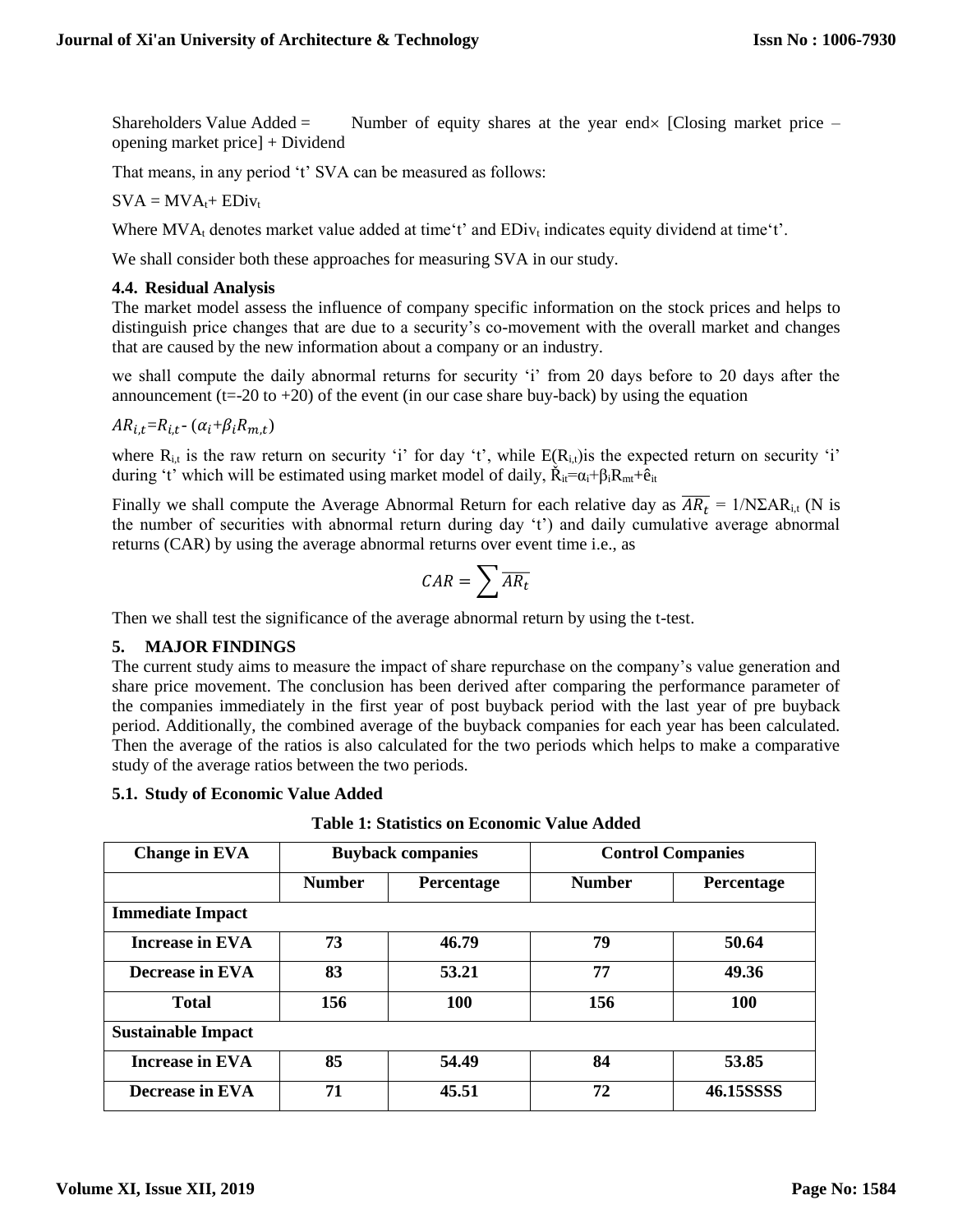| Totar | 150 | Λ0<br>TA      | <b>AJU</b> | 100 |
|-------|-----|---------------|------------|-----|
|       |     | $\sim$ $\sim$ | . .        |     |

*Source: Author's Calculation*

From the summary results it is seen that for 46.79 percent of the buyback companies, the EVA for the first year of post buyback has increased. While for the control companies, the percentage has been 50.64. The table further portrays that 54.49 percent of the buyback companies was able to increase their EVA but for the control companies it was only 53.85 percent. The results claim that there was no drastic improvement with respect to both the immediate and sustainable impact of the buyback of companies. Rather, the immediate impact shows a decrease as compared to the sustainable impact.

| Company                     | <b>Impact</b>      |          | Df  | $Sig(2$ tailed) |
|-----------------------------|--------------------|----------|-----|-----------------|
| <b>Buyback</b><br>companies | <b>Immediate</b>   | $-1.687$ | 175 | .094            |
|                             | <b>Sustainable</b> | 1.15     | 175 | .252            |
| <b>Control</b>              | <b>Immediate</b>   | $-1.749$ | 175 | .082            |
| companies                   | <b>Sustainable</b> | 1.437    | 175 | .153            |

#### **Table 2: Results of Paired Sample Test of Economic Value Added**

*Source: Author's Calculation*

The test results show that the p-values for the buyback companies having immediate impact is .094 and sustainable impact is .252 respectively which is not significant at 0.05 level. Furthermore, the p-values of the control companies are .082 and .153 for the immediate and sustainable impact respectively which are not significant at 0.05 levels. So, it can be said that there was no improvement in the performance of the companies with respect to economic value addition for the buyback companies as well as the control companies.

### **5.2. Study of Market Value Added**

| <b>Change in MVA</b>   | <b>Buyback companies</b> |                           |               | <b>Control Companies</b> |  |  |
|------------------------|--------------------------|---------------------------|---------------|--------------------------|--|--|
|                        | <b>Number</b>            | Percentage                | <b>Number</b> | Percentage               |  |  |
|                        | <b>Immediate Impact</b>  |                           |               |                          |  |  |
| <b>Increase in MVA</b> | 102                      | 57.95                     | 79            | 44.89                    |  |  |
| <b>Decrease in MVA</b> | 74                       | 42.05                     | 97            | 55.11                    |  |  |
| <b>Total</b>           | 176                      | <b>100</b>                | 176           | <b>100</b>               |  |  |
|                        |                          | <b>Sustainable Impact</b> |               |                          |  |  |
| <b>Increase in MVA</b> | 99                       | 56.25                     | 94            | 53.41                    |  |  |
| <b>Decrease in MVA</b> | 77                       | 43.75                     | 82            | 46.59                    |  |  |
| <b>Total</b>           | 176                      | <b>100</b>                | 176           | 100                      |  |  |

**Table 3: Statistics of Market Value Added**

*Source: Author's Calculation*

The above table shows that 57.95 percent of the buyback companies have improved the MVA for the first year of post buyback period, while for the control companies it is just 44.89 percent. Further, it is also noticed that 56.25 percent of the buyback companies could raise their average MVA in period II and the non-buyback companies could raise their average MVA only by 53.41 percent. Hence the table depicts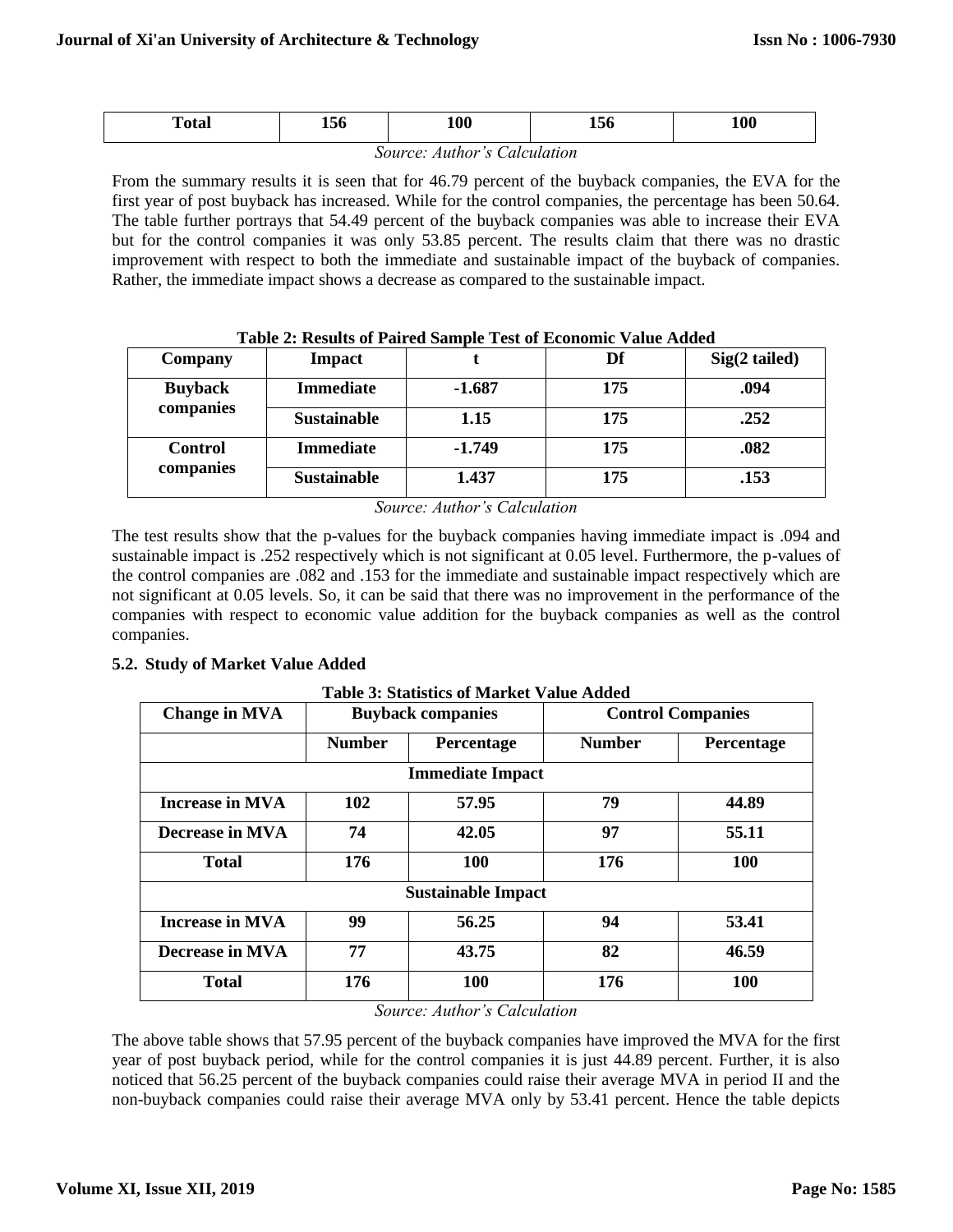that more than half of the buyback companies could increase their MVA for the first year of post buyback period and the average MVA after they had undertaken buyback, while the control companies could not. Thus, it may be concluded that buyback companies showed a better company performance as compared to the non-buyback companies. But these results only give an abstract idea unless the statistical tests are performed to justify the conclusion.

| Company              | <b>Impact</b> |          | Df  | $Sig(2$ tailed) |
|----------------------|---------------|----------|-----|-----------------|
| Buyback<br>companies | Immediate     | $-.820$  | 175 | .414            |
|                      | Sustainable   | .925     | 175 | .356            |
| Control<br>companies | Immediate     | $-1.532$ | 175 | .127            |
|                      | Sustainable   | .024     | 175 | .980            |

|  | Table 4: Results of Paired Sample Test of Market Value Added |
|--|--------------------------------------------------------------|
|--|--------------------------------------------------------------|

*Source: Author's Calculation*

From the table it is observed that p-values of the buyback companies for immediate impact is .414 and for control companies is .127. So it is not statistically significant for both the cases. For sustainable impact, the p-values are .356 and .980 for the buyback companies and the control companies respectively. These p-values are also not statistically significant. Thus it can be said that the performance in respect of market value addition of buyback companies did not improve after the buyback took place.

## **5.3. Study of Shareholder's Value Added**

**Table 5: Statistics on Shareholder's Value Added**

| <b>Change in SVA</b>      | <b>Buyback companies</b> |            |               | <b>Control Companies</b> |
|---------------------------|--------------------------|------------|---------------|--------------------------|
|                           | <b>Number</b>            | Percentage | <b>Number</b> | Percentage               |
| <b>Immediate Impact</b>   |                          |            |               |                          |
| <b>Increase in SVA</b>    | 102                      | 57.95      | 81            | 46.02                    |
| <b>Decrease in SVA</b>    | 74                       | 42.05      | 95            | 53.98                    |
| <b>Total</b>              | 176                      | 100        | 176           | 100                      |
| <b>Sustainable Impact</b> |                          |            |               |                          |
| <b>Increase in SVA</b>    | 100                      | 56.82      | <b>100</b>    | 56.82                    |
| Decrease in SVA           | 76                       | 43.18      | 76            | 43.18                    |
| <b>Total</b>              | 176                      | <b>100</b> | 176           | <b>100</b>               |

*Source: Author's Calculation*

The summary results from the table show that 57.95 percent of the buyback companies have improved the SVA for the first year of post buyback period, while for the control companies the increase represents only 46.02 percent. It is also observed that 56.82 percent of the buyback companies could raise their average SVA in period II which is the same for the control companies as well. Hence the table depicts the fact that most of the buyback companies could increase their SVA for the first year of post-buyback period and also the average SVA after they had undertaken buyback, while the control companies could not. It is further observed that looking into the sustainability aspect; both the buyback and the control companies show a similar nature of performance.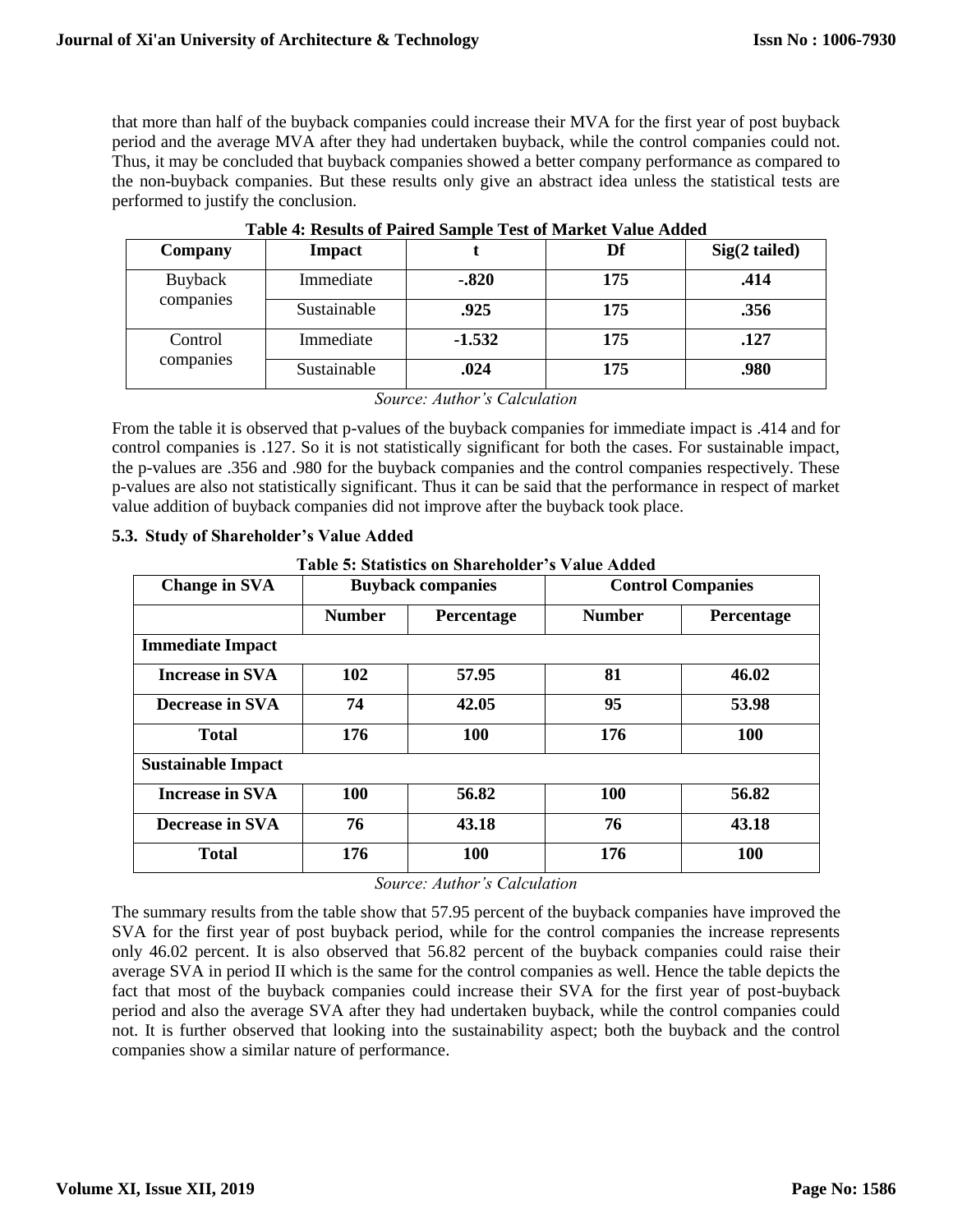| Company   | <b>Impact</b> |          | Df  | $Sig(2$ tailed) |
|-----------|---------------|----------|-----|-----------------|
| Buyback   | Immediate     | $-.774$  | 175 | .440            |
| companies | Sustainable   | .981     | 175 | .328            |
| Control   | Immediate     | $-1.488$ | 175 | .139            |
| companies | Sustainable   | .134     | 175 | .893            |

| Table 6: Results of Paired Sample Test of Shareholders Value Added |  |  |
|--------------------------------------------------------------------|--|--|
|--------------------------------------------------------------------|--|--|

*Source: Author's Calculation*

From the table it is found that the p-value of buyback companies for immediate impact is .440 and for control companies is .139 which is not statistically significant. For sustainable impact, the p-values are .328 and .893 for the buyback and control companies respectively which are also not statistically significant. So, it can be concluded that performance of shareholders value addition of both the buyback and control companies neither improved immediately nor sustainably after the post buyback period.

### **5.4. Impact assessment of Share Repurchase**

Impact assessment of Share repurchase on and around the source date has been analyzed by observing the behavior of Control Adjusted Average Abnormal Returns (CA-AAR) and Control Adjusted Cumulative Average abnormal Returns (CA-CAAR) of Companies.

To eliminate the effect of industry specific factors contaminating the returns of the sample companies within the event window, we have excluded abnormal return of control companies from the abnormal return of sample companies to arrive at Control Adjusted Average Abnormal Return (CA-AAR) and Control Company Cumulative Average Abnormal Return (CA-CAAR).

Table 7 presents CA-AARs and CA-CAARs of the sample company for day  $-25$  to  $+25$  with other statistics. The CA-AAR of 0.8 % on the buyback source date found to be insignificant with 46.59 % sample companies reporting positive return. Consecutive positive CA-AAR from day -7 to day 0 i.e., buyback source date is observed which lead to reach CA-CAAR from – 1.61 % on day -7 to 5.64 % on day 0. A significant positive CA-AAR has been found on day -4, day -3 and day -1 with 60.23 % of the companies receiving positive return. Though 63.64 % of the companies received positive CA-AAR of 1.04 % on day -2, it is found insignificant which is due to the presence of outliers. In the pre buyback period, thirteen out of the eighteen days prior to day -7 are found with negative return. A significantly negative CA-AAR of -0.74 % is found on day -8 which lead to decrease in CA-CAAR from 0.31 % on day -25 to -2.27 on day -7. In case of post buyback period, immediately after the buyback source date negative CA-AAR occurs from day  $+1$  to day  $+5$ . CA-AAR on day  $+2$  and on day  $+3$  are found significantly negative. Chart 1 and 2 representing control adjusted AARs and CAARs are also given for brief analysis.

Further in order to examine the significance of observed CA-AAR for different time interval, we have computed statistics of CA-AAR with different holding periods within the event window and the results are presented in Table 8. There is no significant stock market reaction on share buyback if we consider holding periods on and around the day 0. Significant positive t-values are recorded in case of pre buyback period. Pre buyback event period from day -10 to day -1, day -7 to day-1, day -5 to day -1 and day -3 to day -1 marked significant positive t-values at 5 % and 1 % level of significance. The post buyback period depicts insignificant CA-AAR for all the holding period which is presented in Table 8.

| <b>DAY</b> | AAR       | t-value   | Prob.  | Percentage of companies receiving positive<br>return | <b>CAAR</b> |
|------------|-----------|-----------|--------|------------------------------------------------------|-------------|
| $-25$      | $-0.0065$ | $-1.6599$ | 0.0987 | 42.6136                                              | 0.0031      |
| $-24$      | $-0.0025$ | $-0.6322$ | 0.5281 | 47.7273                                              | 0.0006      |

**Table 7: Control-Adjusted Statistics on and around the Source Date**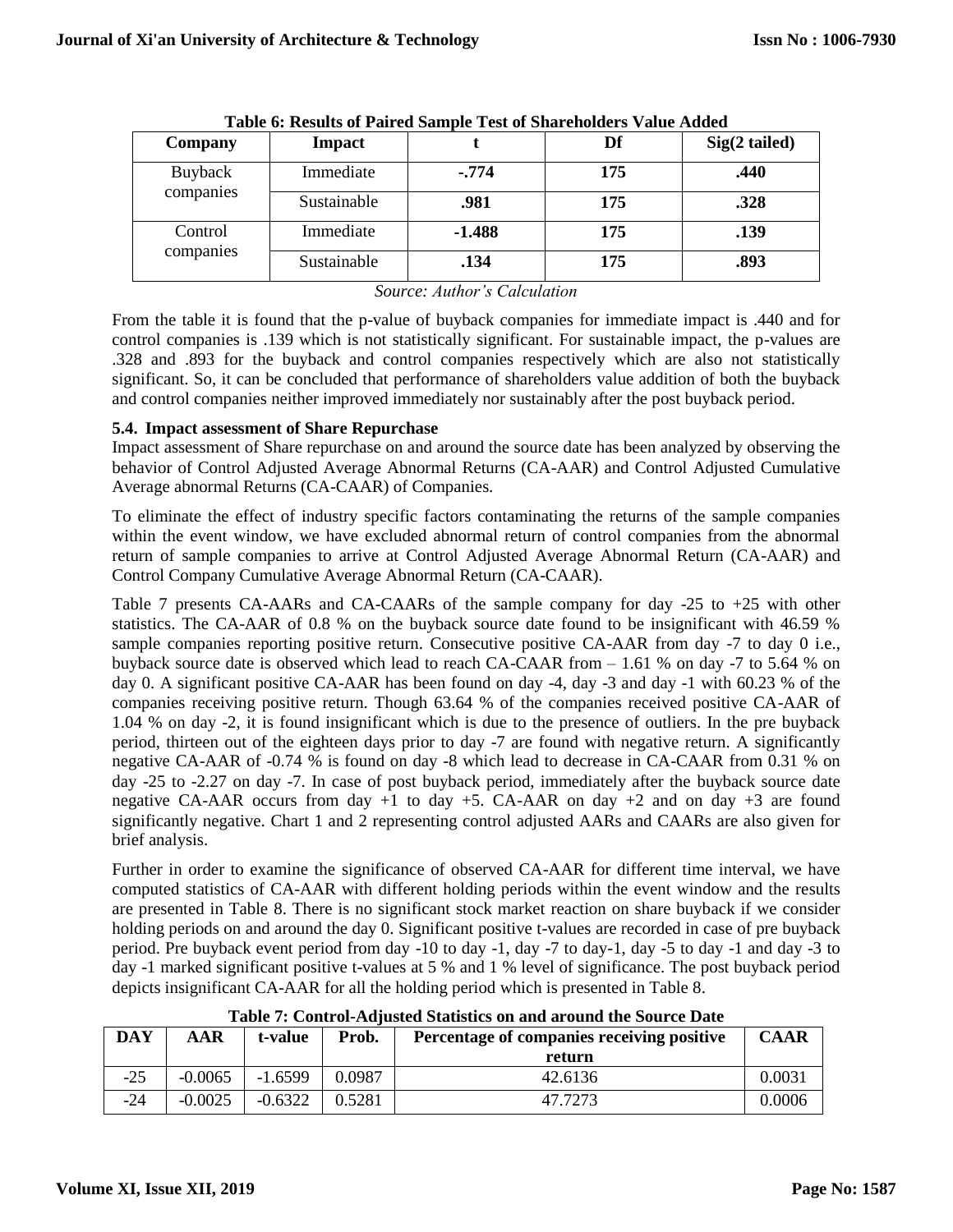| $-23$          | 0.0027    | 0.7223    | 0.4711 | 51.7045 | 0.0033    |
|----------------|-----------|-----------|--------|---------|-----------|
| $-22$          | $-0.0004$ | $-0.1158$ | 0.9080 | 48.8636 | 0.0028    |
| $-21$          | $-0.0005$ | $-0.1599$ | 0.8731 | 45.4545 | 0.0024    |
| $-20$          | 0.0017    | 0.3893    | 0.6976 | 47.1591 | 0.0041    |
| $-19$          | 0.0030    | 0.7211    | 0.4718 | 51.7045 | 0.0071    |
| $-18$          | $-0.0018$ | $-0.4842$ | 0.6289 | 52.2727 | 0.0052    |
| $-17$          | $-0.0010$ | $-0.2581$ | 0.7966 | 47.1591 | 0.0042    |
| $-16$          | $-0.0060$ | $-1.7926$ | 0.0748 | 46.0227 | $-0.0018$ |
| $-15$          | 0.0026    | 0.5273    | 0.5987 | 52.8409 | 0.0008    |
| $-14$          | $-0.0009$ | $-0.2033$ | 0.8392 | 48.8636 | 0.0000    |
| $-13$          | $-0.0052$ | $-1.3634$ | 0.1745 | 44.8864 | $-0.0052$ |
| $-12$          | $-0.0065$ | $-1.5859$ | 0.1146 | 46.5909 | $-0.0117$ |
| $-11$          | 0.0030    | 0.8276    | 0.4090 | 52.8409 | $-0.0087$ |
| $-10$          | $-0.0047$ | $-1.2040$ | 0.2302 | 46.0227 | $-0.0134$ |
| $-9$           | $-0.0019$ | $-0.5365$ | 0.5923 | 47.1591 | $-0.0153$ |
| $-8$           | $-0.0074$ | $-2.0507$ | 0.0418 | 44.3182 | $-0.0227$ |
| $-7$           | 0.0065    | 1.4998    | 0.1355 | 51.1364 | $-0.0162$ |
| $-6$           | 0.0063    | 1.6454    | 0.1017 | 55.1136 | $-0.0099$ |
| $-5$           | 0.0078    | 1.8860    | 0.0609 | 55.6818 | $-0.0021$ |
| $-4$           | 0.0161    | 3.2725    | 0.0013 | 59.6591 | 0.0140    |
| $-3$           | 0.0146    | 3.7933    | 0.0002 | 57.3864 | 0.0286    |
| $-2$           | 0.0104    | 1.4463    | 0.1499 | 63.6364 | 0.0390    |
| $-1$           | 0.0094    | 2.3924    | 0.0178 | 60.2273 | 0.0484    |
| $\overline{0}$ | 0.0080    | 1.9339    | 0.0547 | 46.5909 | 0.0564    |
| $\mathbf{1}$   | $-0.0040$ | $-0.8934$ | 0.3728 | 42.0455 | 0.0523    |
| $\overline{2}$ | $-0.0092$ | $-2.5544$ | 0.0115 | 37.5000 | 0.0431    |
| 3              | $-0.0102$ | $-3.1208$ | 0.0021 | 38.6364 | 0.0329    |
| $\overline{4}$ | 0.0014    | 0.3731    | 0.7095 | 47.1591 | 0.0343    |
| $\overline{5}$ | $-0.0034$ | $-1.0392$ | 0.3002 | 48.2955 | 0.0309    |
| 6              | 0.0002    | 0.0553    | 0.9560 | 50.0000 | 0.0311    |
| $\tau$         | 0.0074    | 2.1236    | 0.0351 | 52.8409 | 0.0385    |
| $\,8\,$        | $-0.0035$ | $-0.9167$ | 0.3606 | 48.8636 | 0.0350    |
| 9              | $-0.0012$ | $-0.3196$ | 0.7497 | 52.2727 | 0.0338    |
| 10             | $-0.0010$ | $-0.3093$ | 0.7574 | 46.5909 | 0.0329    |
| 11             | $-0.0016$ | $-0.5465$ | 0.5854 | 51.1364 | 0.0313    |
| 12             | 0.0051    | 1.7011    | 0.0907 | 58.5227 | 0.0364    |
| 13             | $-0.0039$ | $-1.2552$ | 0.2111 | 47.1591 | 0.0325    |
| 14             | 0.0038    | 1.2733    | 0.2046 | 55.6818 | 0.0362    |
| 15             | 0.0018    | 0.5483    | 0.5842 | 52.8409 | 0.0381    |
| 16             | $-0.0016$ | $-0.4417$ | 0.6593 | 50.0000 | 0.0364    |
| 17             | 0.0049    | 1.3308    | 0.1850 | 52.8409 | 0.0413    |
| 18             | $-0.0036$ | $-1.0021$ | 0.3177 | 42.0455 | 0.0378    |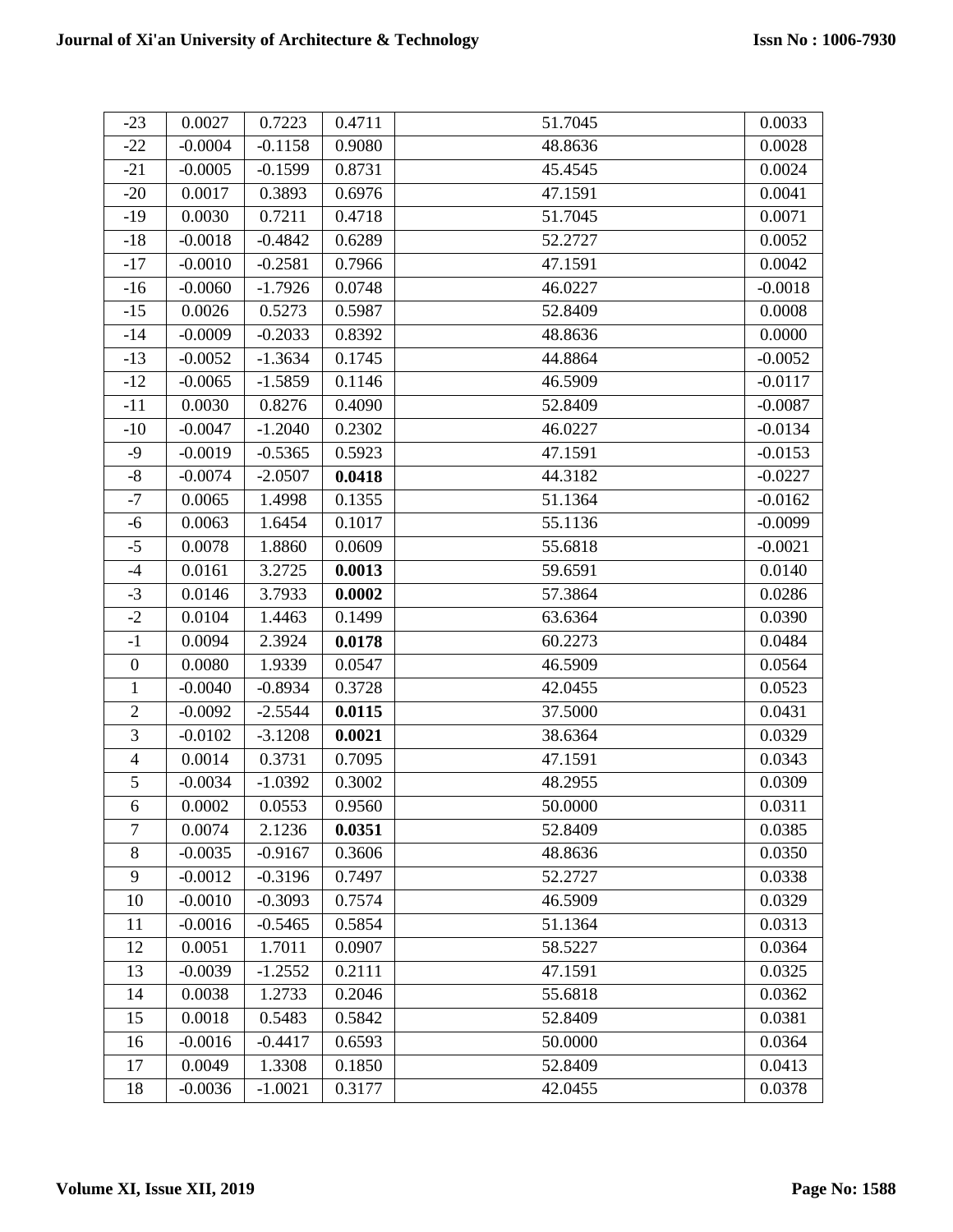| 19 | $-0.0015$ | $-0.4814$ | 0.6309 | 47.1591 | 0.0363 |
|----|-----------|-----------|--------|---------|--------|
| 20 | $-0.0026$ | $-0.7155$ | 0.4753 | 43.1818 | 0.0336 |
| 21 | $-0.0011$ | $-0.3152$ | 0.7530 | 43.1818 | 0.0325 |
| 22 | 0.0080    | 2.5156    | 0.0128 | 56.2500 | 0.0405 |
| 23 | $-0.0028$ | $-0.8079$ | 0.4203 | 44.8864 | 0.0377 |
| 24 | $-0.0018$ | $-0.5945$ | 0.5530 | 48.8636 | 0.0359 |
| 25 | 0.0049    | 1.2538    | 0.2116 | 48.2955 | 0.0408 |

| Lable 6. Control-Aujusted Statistics on and around the Source Date |                     |                   |           |        |
|--------------------------------------------------------------------|---------------------|-------------------|-----------|--------|
| SR.NO.                                                             | <b>Event Period</b> | <b>NO.OF DAYS</b> | t-values  | Prob.  |
| 1                                                                  | Day -25 to $+25$    | 51                | 0.7678    | 0.4462 |
| $\overline{2}$                                                     | Day -20 to $+20$    | 41                | 0.8069    | 0.4245 |
| 3                                                                  | Day -15 to $+15$    | 31                | 1.0696    | 0.2933 |
| $\overline{4}$                                                     | Day -10 to $+10$    | 21                | 1.1913    | 0.2475 |
| 5                                                                  | Day -7 to $+7$      | 15                | 1.9761    | 0.0682 |
| 6                                                                  | Day -5 to $+5$      | 11                | 1.3299    | 0.2131 |
| 7                                                                  | Day -3 to $+3$      | 7                 | 0.7026    | 0.5086 |
| 8                                                                  | Day -1 to $+1$      | 3                 | 1.0503    | 0.4038 |
| 9                                                                  | Day -25 to -1       | 25                | 1.1868    | 0.2469 |
| 10                                                                 | Day -20 to -1       | 20                | 1.4747    | 0.1567 |
| 11                                                                 | Day -15 to -1       | 15                | 1.7000    | 0.1112 |
| 12                                                                 | Day -10 to -1       | 10                | 2.2767    | 0.0488 |
| 13                                                                 | Day -7 to -1        | 7                 | 6.9581    | 0.0004 |
| 14                                                                 | Day -5 to -1        | 5                 | 7.3780    | 0.0018 |
| 15                                                                 | Day $-3$ to $-1$    | 3                 | 7.1980    | 0.0188 |
| 16                                                                 | Day +1 to $+3$      | 3                 | $-4.0587$ | 0.0557 |
| 17                                                                 | Day +1 to $+5$      | $\overline{5}$    | $-2.4059$ | 0.0739 |
| 18                                                                 | Day +1 to $+7$      | 7                 | $-1.0920$ | 0.3167 |
| 19                                                                 | $Day + 1$ to $+10$  | 10                | $-1.4622$ | 0.1777 |
| 20                                                                 | Day +1 to +15       | 15                | $-0.9779$ | 0.3447 |
| 21                                                                 | Day +1 to $+20$     | 20                | $-1.1473$ | 0.2655 |
| 22                                                                 | Day +1 to $+25$     | 25                | $-0.6872$ | 0.4985 |

#### **Table 8: Control-Adjusted Statistics on and around the Source Date**

**Chart 1-Control-Adjusted AAR on and around the Source Date**

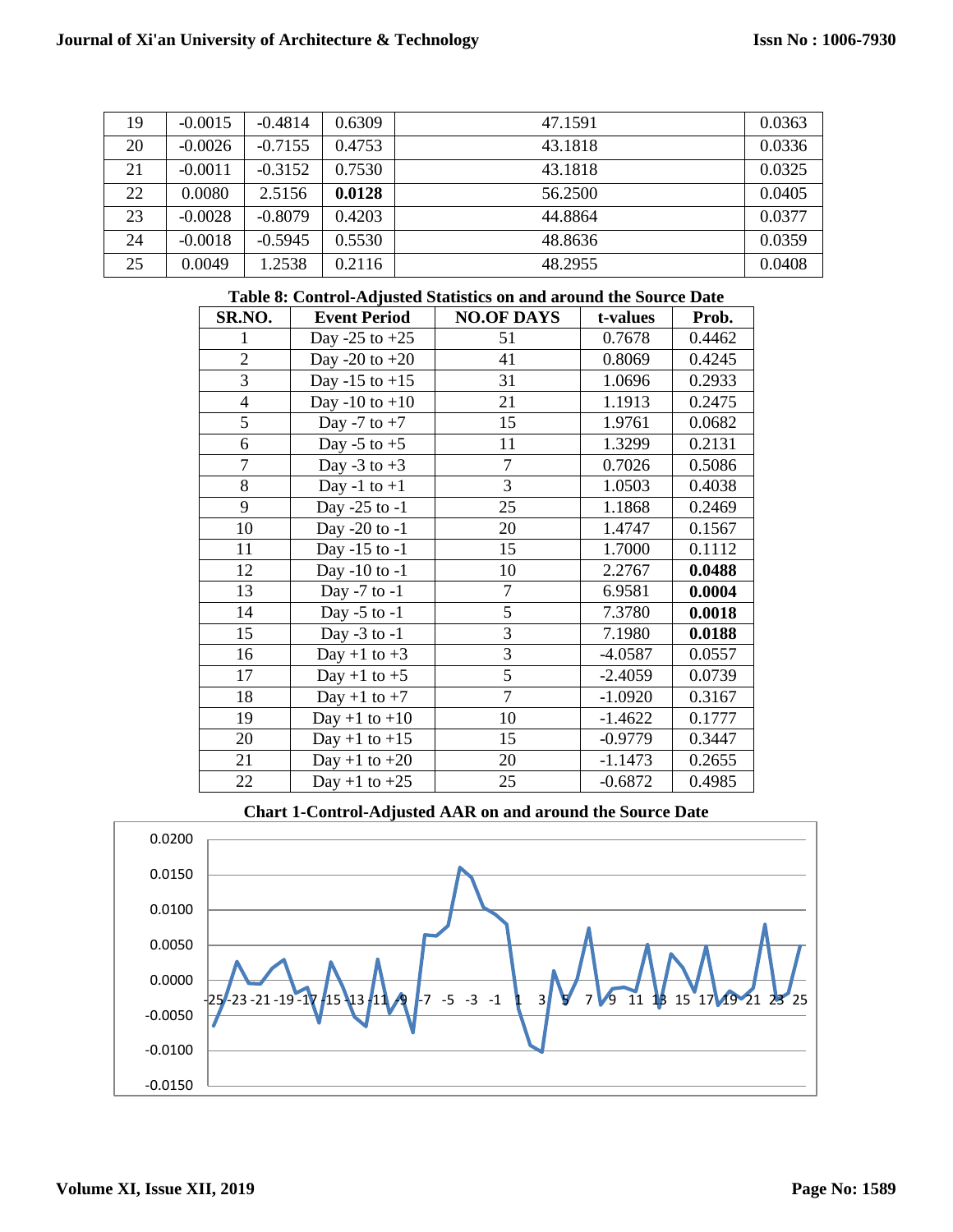

**Chart 2-Control-Adjusted CAAR on and around the Source Date**

### **6. CONCLUSION**

Indian Corporate Sector has reached new dimensions during the era of globalization which has led to the emergence of new and improved financial policies and corporate restructuring measures. One of the prominent corporate restructuring techniques is share repurchase which has broadened the arena of financial flexibility available to the business entities in the corporate world.

There are very few research studies that have thrown light on the methodology about the share repurchase system in India. The present research work aims to study the impact of share buyback on earning per share, dividend per share, return on investment, and market value to book value ratio, value creation and share prices. This study also aims to throw light on the legal aspects of share repurchase on a nation-wide and world wide scale. This research study will be useful and will also attract corporate management, investors, academicians, policy makers and future researches.

From the current study, it can be seen that share repurchase has positive and significant impact on the buyback companies as compared to the control companies. The study with respect to earning per share shows that more than half of the buyback companies could raise their EPS both in terms of immediate impact and sustainable impact after they had undertaken the corporate restructuring technique, namely Buyback of shares. This similar trend is being portrayed by the control companies also. It is also seen that EPS of the buyback companies have improved during the post-buyback period. The study with respect to dividend per share shows that the companies undertaking buyback benefited as compared to the nonbuyback companies and the performance in respect of payment of dividend of buyback companies improved both immediately and sustainably after buyback. Return on investment basically depicts the profit earning capacity of the firm. In this study, ROI portrays that the buyback companies does not show a significant impact. From the results it can be said that the buyback companies had an impact on corporate profitability sustainably over the period which the non-buyback companies could not since the p-values are significant at 1 percent level.

A firm is said to generate value for its shareholders when the market value per share of the firm exceeds the book value of its shares. From the current study it is seen that the EVA for the first year of post buyback has increased. The results claim that there was no drastic improvement with respect to both the immediate and sustainable impact of the buyback of companies. It can be said that there was no improvement in the performance of the companies with respect to economic value addition for the buyback companies as well as the control companies.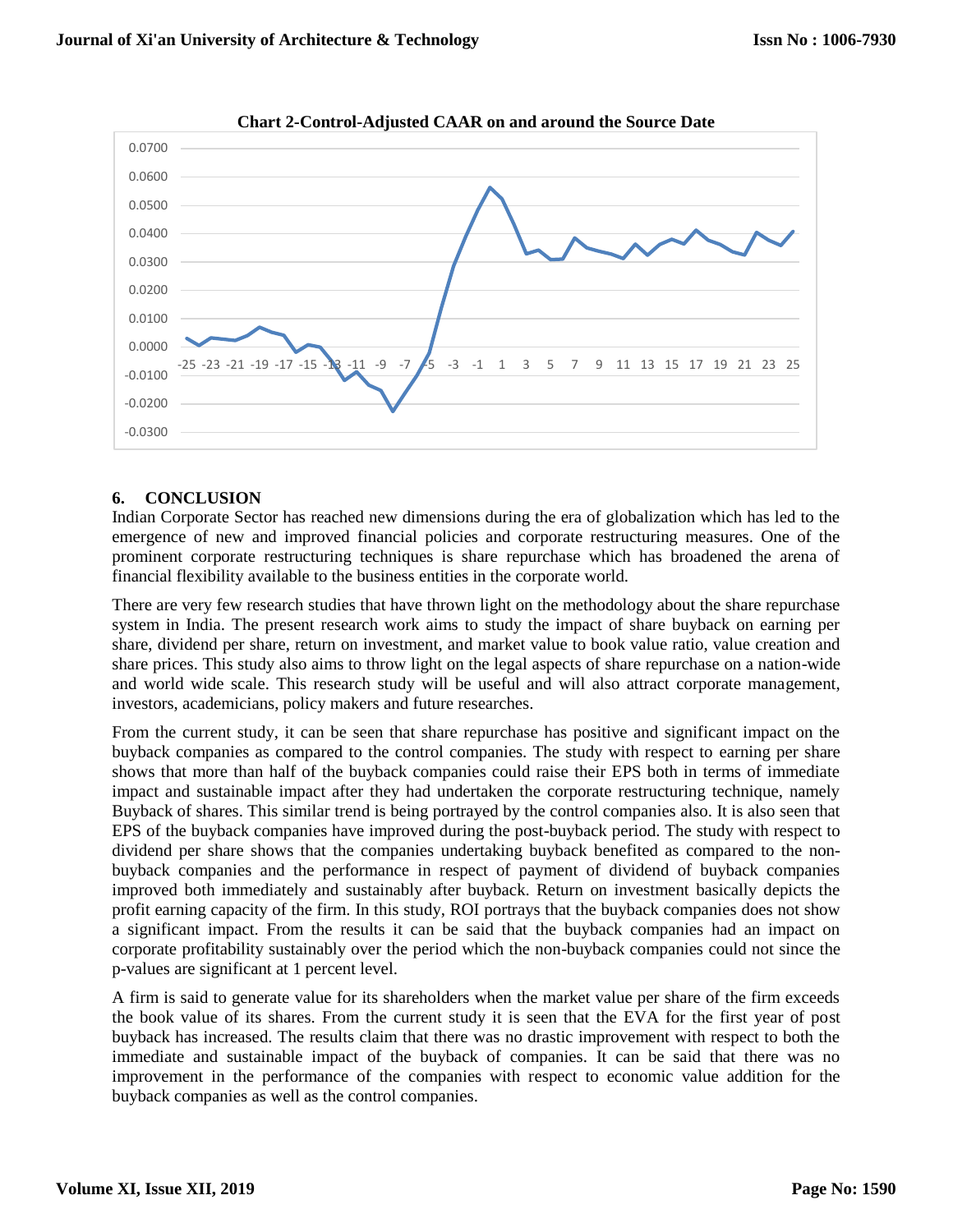After analyzing the results it may be concluded that buyback companies showed a better company performance as compared to the non-buyback companies. The performance in respect to market value addition of buyback companies did not improve after the buyback took place since the p-values are not statistically significant.

The results of the shareholders' value added depict that 57.95 percent of the buyback companies has improved the SVA for the first year of post buyback period, while for the control companies the increase represents only 46.02 percent. Moreover, the performance of shareholders value addition of both the buyback and control companies have neither improved immediately nor sustainably after the post buyback period.

Finally, it is evident that there is a positive impact of share buyback on stock prices only on pre buyback period for short duration i.e., from day -10 to day -1 or to day 0. The existence of over reaction in the market has been experienced by sudden negative values thereafter the effect disappears without having any further effect. Thus,there is a positive impact of share buyback in pre-buyback period. The information content of share buybackstart is impounded into stock prices well in advance by day -10 enhancing shareholders' value during that period. This situation depictsemi strong form of stock market efficiency.

#### **BIBLIOGRAPHICAL REFERENCES**

- 1. "A *Survey on Open Market Repurchase Regulations: Cross country examination of the ten largest stock markets*", Working paper No.C04-010 at the Center for International Business Education & Research (CIBER), San Diego State University (www.sdsu.edu).
- 2. Adolph, G., Buchanan, I., Hornery, J., Jackson, B., Jones, J. and Kihlstedt, T. (2001), "Merger Integration: Delivering on the Promise", *ICFAI Reader*, December, Pp 83-106.
- 3. Agarwal P. and Bhargava S. : "Announcement effect of Share Buyback on Share price at National Stock Exchange: An empirical investigation.", Annual Research Journal of SCMS, Pune. Vol-3, April 2015.
- 4. Chatterjee, C and Rakshit, D (2008): "Share Buyback Regulations in India: A Critical Analysis", *The Chartered Accountant*, Vol. 57, No. 05, Pp. 863-865.
- 5. Chris Leach J (2003): "An Analysis of SEC Guidelines for Executing Open Market Repurchases", *Journal of Business*, Vol.76, No.2.
- 6. Comment, R and Jarrell, G (1991): *"*The relative signaling power of Dutch-auction and fixed-price self-tender offers and open-market share repurchases*",Journal of Finance*, Pp. 1243-71.
- 7. Gupta, L.C, Jain, N and Kumar, A. (2006): "Indian Share Buyback Practices & Their
- 8. Klein, A; Rosenfeld, J (1988): *"*The Impact of Targeted Share Repurchase on the Wealth of Nonparticipating Shareholders*",Journal of Financial Research*, 89.
- 9. Krishna Murthy, V., (1999): *"*Buyback Of Shares*",Chartered Secretary*, February, 1999.
- 10. Krishnamurthy, S., (1998): "SEBI Regulations stifle Open Market buybacks", Business Lines, Nov.22, 1998.
- 11. Lamba, A, Ramsay, I (1999): "Share buyback: An empirical investigation", Research Report of the Center for Corporate Law and Securities Regulation, the University of Melbourne.
- 12. Lin, B., Lee, Z. H. and Gibbs, L. G. (2008), "Operational Restructuring: Reviving an Ailing Business", *Management Decision*, April, Pp 539-555.
- 13. Mallik, A. K and Rakshit, D. (2005): "EVA Based Segmental Reporting: A Case Study", *Research Bulletin*, Vol. No- XXVI, Pp-12-27.